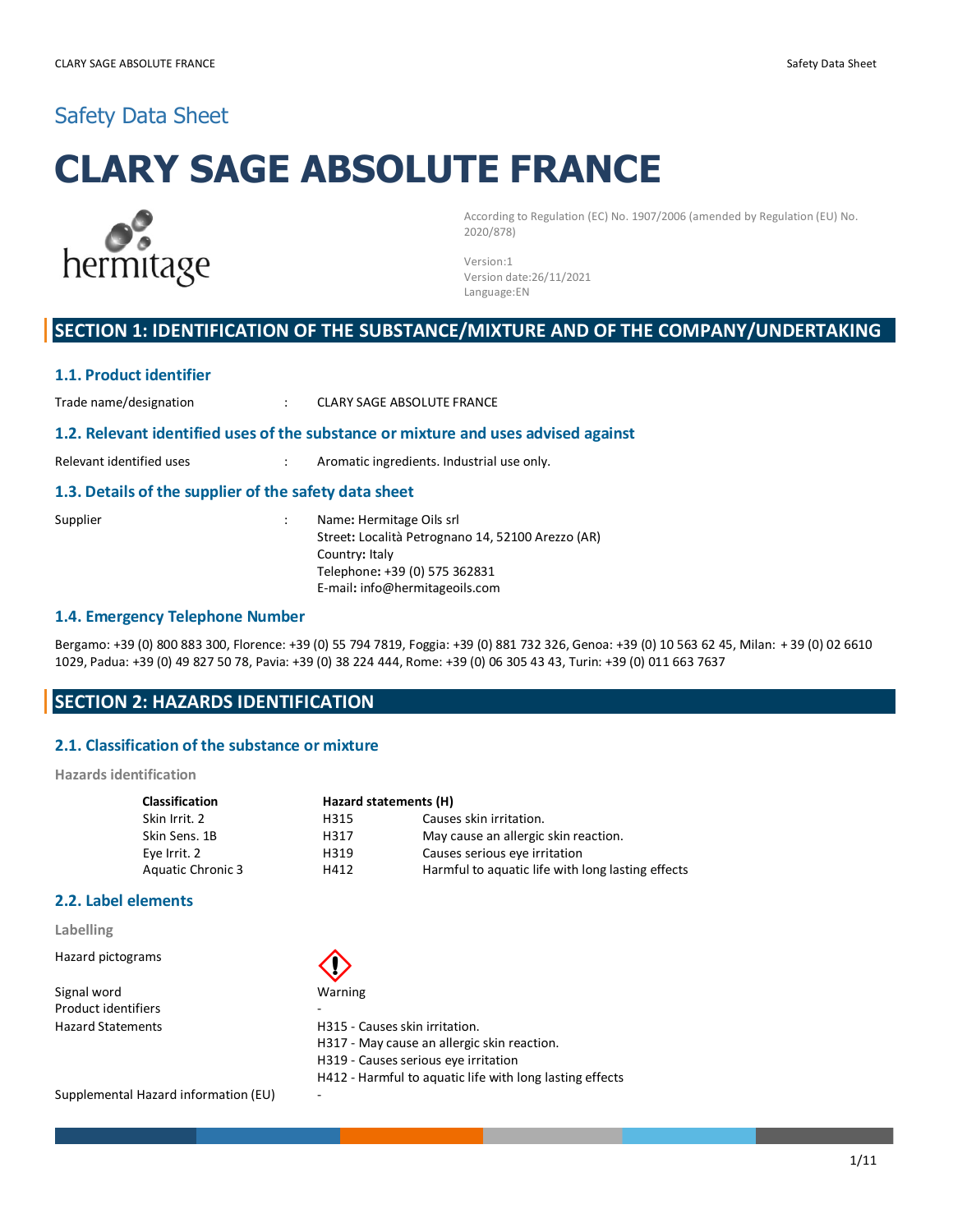| <b>Precautionary Statements - General</b>    | <b>1</b>                                                                                                      |
|----------------------------------------------|---------------------------------------------------------------------------------------------------------------|
| <b>Precautionary Statements - Prevention</b> | P261 - Avoid breathing dust/fume/gas/mist/vapours/spray.                                                      |
|                                              | P264 - Wash  thoroughly after handling.                                                                       |
|                                              | P272 - Contaminated work clothing should not be allowed out of the workplace.                                 |
|                                              | P273 - Avoid release to the environment.                                                                      |
| <b>Precautionary Statements - Response</b>   | P302+P352 - IF ON SKIN: Wash with plenty of water/                                                            |
| <b>Precautionary Statements - Storage</b>    |                                                                                                               |
| Precautionary Statements - Disposal          | P501 - Dispose of contents/container in accordance with local/regional/national/international<br>regulations. |

Contains: linalyl acetate, linalool, geraniol, (R)-p-mentha-1,8-diene, coumarin, pin-2(10)-ene

#### **2.3. Other hazards**

Not available

## **SECTION 3: COMPOSITION/INFORMATION ON INGREDIENTS**

#### **3.1. Substances**

#### **Description**

Substance name : CLARY SAGE ABSOLUTE FRANCE CAS number: 8016-63-5 EINECS Number: 283-911-8 Concentration: 100 %

The substance does not contain any substances classified as Substance of Very High Concern (SVHC) by the European CHemicals Agency (ECHA) under article 57 of REACH: http://echa.europa.eu/fr/candidate-list-table.

| <b>Substance</b>    | C(%)           | <b>Classification</b>               | <b>Specific concentration</b><br><b>limits</b> | <b>Note</b>       |
|---------------------|----------------|-------------------------------------|------------------------------------------------|-------------------|
| linalyl acetate     | $10.0\% < C <$ | H315: Causes skin irritation.       |                                                |                   |
| CAS N°:115-95-7     | 20.0%          | H317: May cause an allergic skin    |                                                |                   |
| EC N°:204-116-4     |                | reaction.                           |                                                |                   |
| IDX N°:             |                | H319: Causes serious eye irritation |                                                |                   |
| ethanol             | $1.0\% < C <$  | H225: Highly flammable liquid and   | $\blacksquare$                                 | $\lceil 1 \rceil$ |
| CAS N°:64-17-5      | 5.0%           | vapour.                             |                                                |                   |
| EC N°:200-578-6     |                | H319: Causes serious eye irritation |                                                |                   |
| IDX N°:603-002-00-5 |                |                                     |                                                |                   |
| linalool            | $1.0\% < C <$  | H315: Causes skin irritation.       | $\overline{a}$                                 |                   |
| CAS N°:78-70-6      | 5.0%           | H317: May cause an allergic skin    |                                                |                   |
| EC N°:201-134-4     |                | reaction.                           |                                                |                   |
| IDX N°:603-235-00-2 |                | H319: Causes serious eye irritation |                                                |                   |
| geraniol            | $1.0\% < C <$  | H315: Causes skin irritation.       | $\blacksquare$                                 |                   |
| CAS N°:106-24-1     | 5.0%           | H317: May cause an allergic skin    |                                                |                   |
| EC N°:203-377-1     |                | reaction.                           |                                                |                   |
| IDX N°:             |                | H318: Causes serious eye damage.    |                                                |                   |
| coumarin            | $0.1\% < C <$  | H302: Harmful if swallowed          |                                                |                   |
| CAS N°:91-64-5      | 1.0%           | H317: May cause an allergic skin    |                                                |                   |
| EC N°:202-086-7     |                | reaction.                           |                                                |                   |
| IDX N°:             |                |                                     |                                                |                   |
| p-menth-1-en-8-ol   | $0.1\% < C <$  | H315: Causes skin irritation.       |                                                |                   |
| CAS N°:98-55-5      | 1.0%           | H319: Causes serious eye irritation |                                                |                   |
| EC N°:202-680-6     |                |                                     |                                                |                   |
| IDX N°:             |                |                                     |                                                |                   |
| $pin-2(10)$ -ene    | $0.1\% < C <$  | H226: Flammable liquid and          | $\blacksquare$                                 |                   |
| CAS N°:127-91-3     | 1.0%           | vapour.                             |                                                |                   |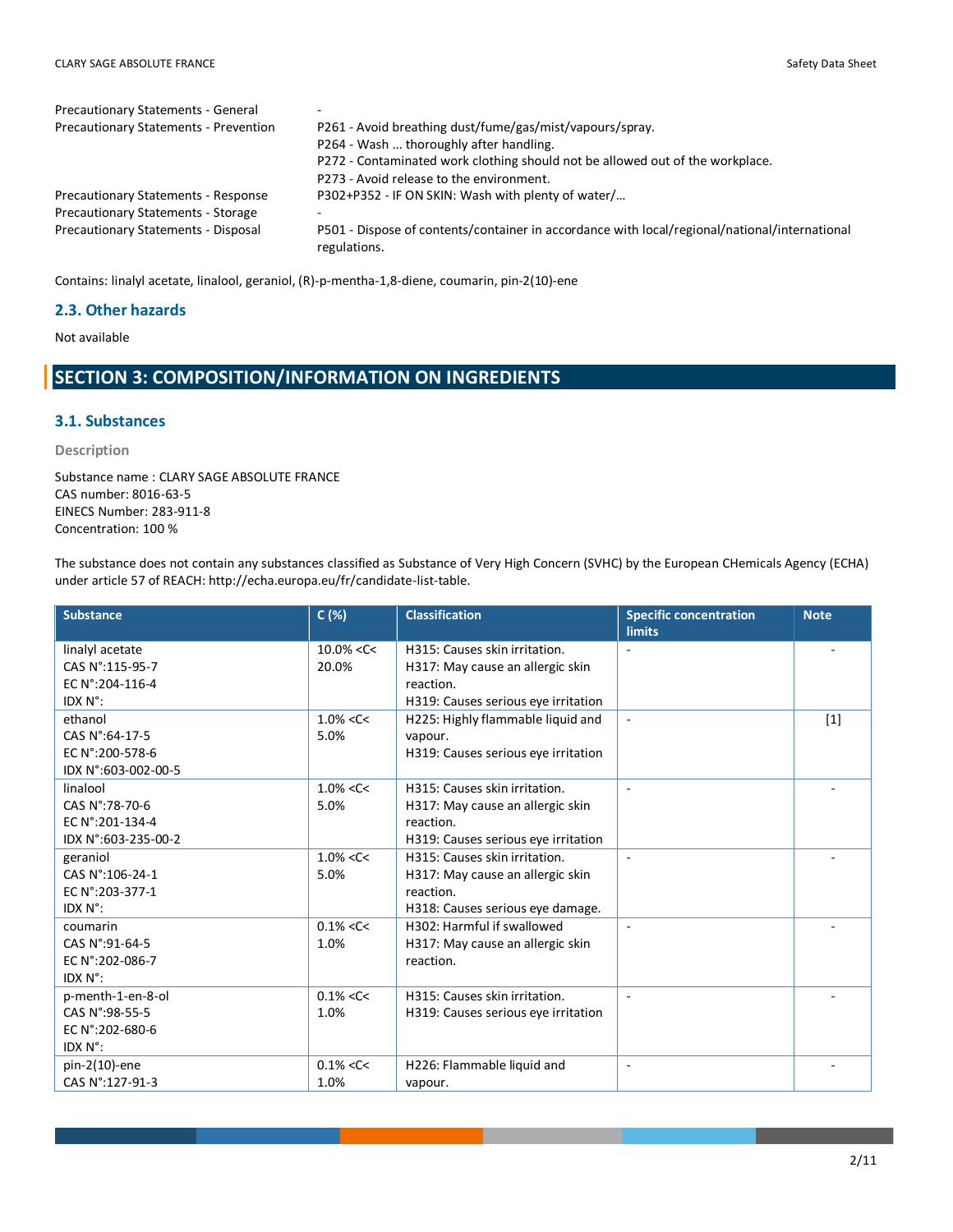| EC N°:204-872-5        |               | H304: May be fatal if swallowed       |                 |  |
|------------------------|---------------|---------------------------------------|-----------------|--|
| IDX N°:                |               | and enters airways.                   |                 |  |
|                        |               | H315: Causes skin irritation.         |                 |  |
|                        |               | H317: May cause an allergic skin      |                 |  |
|                        |               | reaction.                             |                 |  |
|                        |               | H400: Very toxic to aquatic life.     |                 |  |
|                        |               | H410: Very toxic to aquatic life with |                 |  |
|                        |               | long lasting effects.                 |                 |  |
| (R)-p-mentha-1,8-diene | $0.1\% < C <$ | H226: Flammable liquid and            | M=1M(Chronic)=1 |  |
| CAS N°:5989-27-5       | 1.0%          | vapour.                               |                 |  |
| EC N°:227-813-5        |               | H304: May be fatal if swallowed       |                 |  |
| IDX N°:601-029-00-7    |               | and enters airways.                   |                 |  |
|                        |               | H315: Causes skin irritation.         |                 |  |
|                        |               | H317: May cause an allergic skin      |                 |  |
|                        |               | reaction.                             |                 |  |
|                        |               | H400: Very toxic to aquatic life.     |                 |  |
|                        |               | H410: Very toxic to aquatic life with |                 |  |
|                        |               | long lasting effects.                 |                 |  |
| p-cymene               | C < 0.1%      | H226: Flammable liquid and            | ٠               |  |
| CAS N°:99-87-6         |               | vapour.                               |                 |  |
| EC N°:202-796-7        |               | H304: May be fatal if swallowed       |                 |  |
| IDX N°:                |               | and enters airways.                   |                 |  |
|                        |               | H411: Toxic to aquatic life with long |                 |  |
|                        |               | lasting effects.                      |                 |  |

[1] Substance for which maximum workplace exposure limits are available.

#### **3.3. Remark**

Text phrases and H- EUH-: see section 16. Natural product

# **SECTION 4: FIRST AID MEASURES**

#### **4.1. Description of first aid measures**

| General information                | $\ddot{\phantom{a}}$ | In case of accident or unwellness, seek medical advice immediately (show directions for use or<br>safety data sheet if possible).<br>Remove victim out of the danger area.<br>Keep affected person warm, still and covered.<br>Do not leave affected person unattended. |
|------------------------------------|----------------------|-------------------------------------------------------------------------------------------------------------------------------------------------------------------------------------------------------------------------------------------------------------------------|
| Following inhalation               | $\ddot{\phantom{a}}$ | Remove person to fresh air and keep comfortable for breathing.                                                                                                                                                                                                          |
| Following skin contact             |                      | Take off contaminated clothing.                                                                                                                                                                                                                                         |
|                                    |                      | In case of skin irritation, consult a physician.                                                                                                                                                                                                                        |
|                                    |                      | Remove contaminated, saturated clothing immediately.                                                                                                                                                                                                                    |
|                                    |                      | After contact with skin, wash immediately with plenty of water and soap.                                                                                                                                                                                                |
|                                    |                      | In case of skin reactions, consult a physician.                                                                                                                                                                                                                         |
| Following eye contact              | ÷                    | In case of eye irritation consult an ophthalmologist.                                                                                                                                                                                                                   |
|                                    |                      | Rinse immediately carefully and thoroughly with eye-bath or water.                                                                                                                                                                                                      |
|                                    |                      | Remove contact lenses, if present and easy to do. Continue rinsing.                                                                                                                                                                                                     |
|                                    |                      | Protect unharmed eye.                                                                                                                                                                                                                                                   |
| Following ingestion                | $\ddot{\phantom{a}}$ | Never give anything by mouth to an unconscious person or a person with cramps.                                                                                                                                                                                          |
|                                    |                      | IF SWALLOWED: Rinse mouth.                                                                                                                                                                                                                                              |
|                                    |                      | Do NOT induce vomiting.                                                                                                                                                                                                                                                 |
| Self-protection of the first aider | $\ddot{\phantom{a}}$ | First aider: Pay attention to self-protection!.                                                                                                                                                                                                                         |

## **4.2. Most important symptoms and effects, both acute and delayed**

The most important known symptoms and effects are described in the labelling (see section 2.2) and/or in section 11.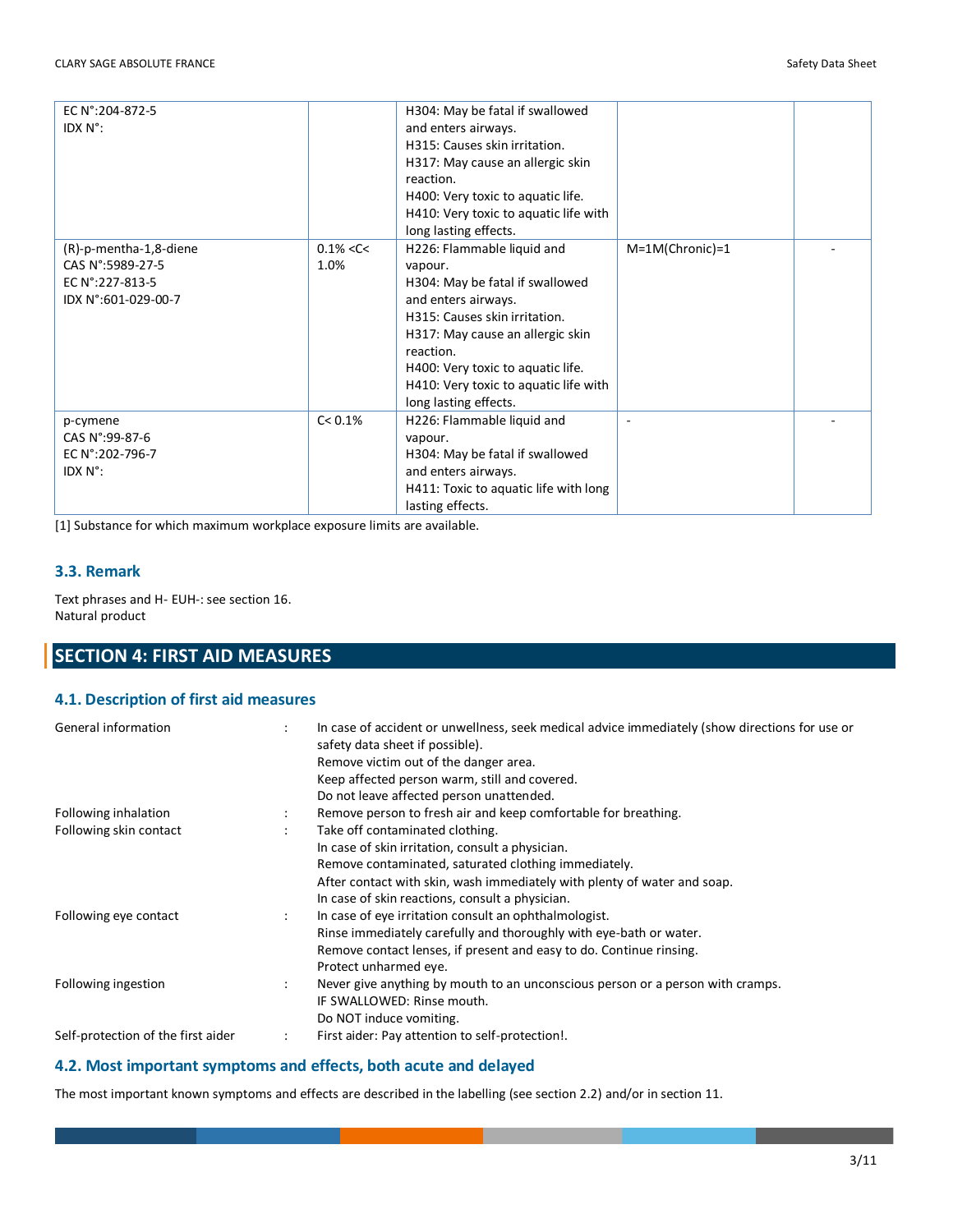#### **4.3. Indication of any immediate medical attention and special treatment needed**

Notes for the doctor  $\cdot$  in Treat symptomatically.

## **SECTION 5: FIREFIGHTING MEASURES**

#### **5.1. Extinguishing media**

| Suitable extinguishing media   | CO2, sand, extinguishing powder first. In the absence of any other means of extinguishing, |
|--------------------------------|--------------------------------------------------------------------------------------------|
| Unsuitable extinguishing media | water can be used as an extinguishing agent.<br>Non applicable.                            |

#### **5.2. Special hazards arising from the substance or mixture**

Not available

#### **5.3. Advice for firefighters**

- No specific advice.

#### **5.4. Additional information**

Not available

## **SECTION 6: ACCIDENTAL RELEASE MEASURES**

#### **6.1. Personal precautions, protective equipment and emergency procedures**

- Use personal protection equipment.
- Remove persons to safety.
- Use appropriate respiratory protection.
- Provide adequate ventilation.

#### **6.2. Environmental precautions**

- Ensure that waste is collected and contained.
- In case of gas escape or of entry into waterways, soil or drains, inform the responsible authorities.
- Avoid release to the environment.
- Cover drains.
- Ensure all waste water is collected and treated via a waste water treatment plant.
- Do not allow to enter into soil/subsoil.
- Do not allow to enter into surface water or drains.
- Retain contaminated washing water and dispose it.

#### **6.3. Methods and material for containment and cleaning up**

- Treat the recovered material as prescribed in the section on waste disposal.
- Collect in closed and suitable containers for disposal.
- Clean contaminated objects and areas thoroughly observing environmental regulations.

#### **6.4. Reference to other sections**

- Safe handling: see section 7.
- Disposal: see section 13.
- Personal protection equipment: see section 8.

#### **6.5. Additional information**

Not available

## **SECTION 7: HANDLING AND STORAGE**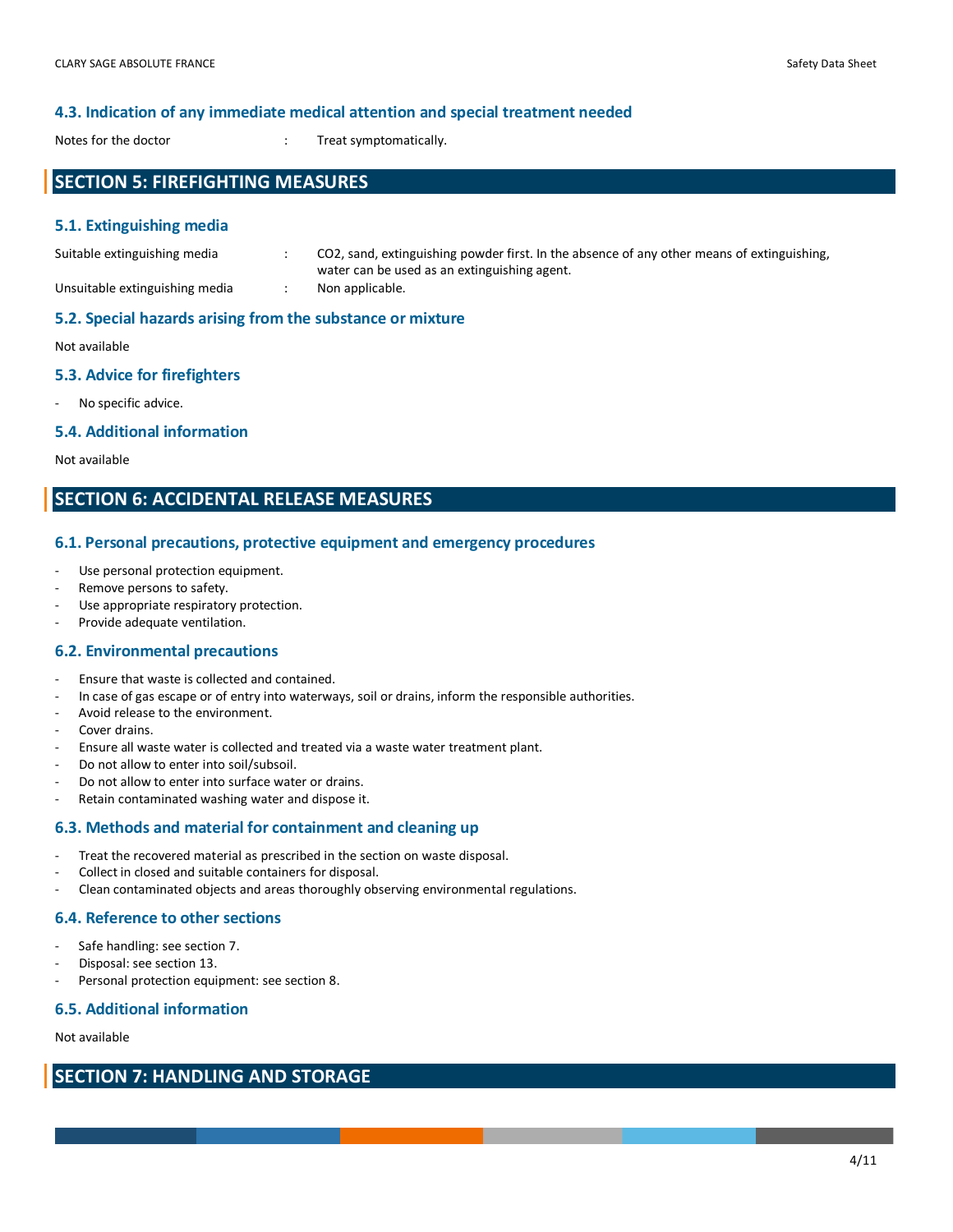## **7.1. Precautions for safe handling**

#### **PROTECTIVE MEASURES**

- Avoid contact with skin, eyes and clothes.
- Wear personal protective clothing (see section 8).
- Sewers and ducts must be protected against the entry of the product.
- Do not put any product-impregnated cleaning rags into your trouser pockets.
- Provide for retaining containers, eg. floor pan without outflow.
- Use only in well-ventilated areas.
- If local exhaust ventilation is not possible or not enough, the entire work area must be ventilated by technical means.
- Provide adequate ventilation as well as local exhaustion at critical locations.
- Dust should be exhausted directly at the point of origin.
- Avoid breathing dust.

**Advices on general occupational hygiene**

- Provide eye shower and label its location conspicuously
- Wash hands before breaks and after work.
- Wash contaminated clothing before reuse.
- Street clothing should be stored seperately from work clothing.
- Remove contaminated, saturated clothing immediately.
- Work in well ventilated zones or use proper respiratory protection.

#### **7.2. Conditions for safe storage, including any incompatibilities**

- Keep container tightly closed in a dry, cool, and well-ventilated place.
- Keep container in upright position in order to prevent leakage.

**Requirements for storage rooms and vessels**

- Use isolated drainage to prevent discharge to soil.
- Ensure adequate ventilation of the storage area.

**Advice on joint storage**

Keep away from food, drink and animal feedingstuffs.

#### **7.3. Specific end uses**

Apart from the uses mentioned in section 1.2 no other specific uses are stipulated.

## **SECTION 8: EXPOSURE CONTROLS/PERSONAL PROTECTION**

#### **8.1. Control parameters**

**Occupational exposure limits**

| <b>Substance</b>  | Value | <b>Unit</b>       | <b>Type</b>                 |
|-------------------|-------|-------------------|-----------------------------|
| ethanol           | 1,000 | ppm               | Exposure limit (15 minutes) |
| CAS: 64-17-5 (IE) |       |                   |                             |
| ethanol           | 1,000 | ppm               | Exposure limit (8 hours)    |
| CAS: 64-17-5 (GB) |       |                   |                             |
| ethanol           | 1,920 | mg/m <sup>3</sup> | Exposure limit (8 hours)    |
| CAS: 64-17-5 (GB) |       |                   |                             |

Not available

#### **8.2. Exposure controls**

**Appropriate engineering controls**

#### Not available

**Personal protection equipment**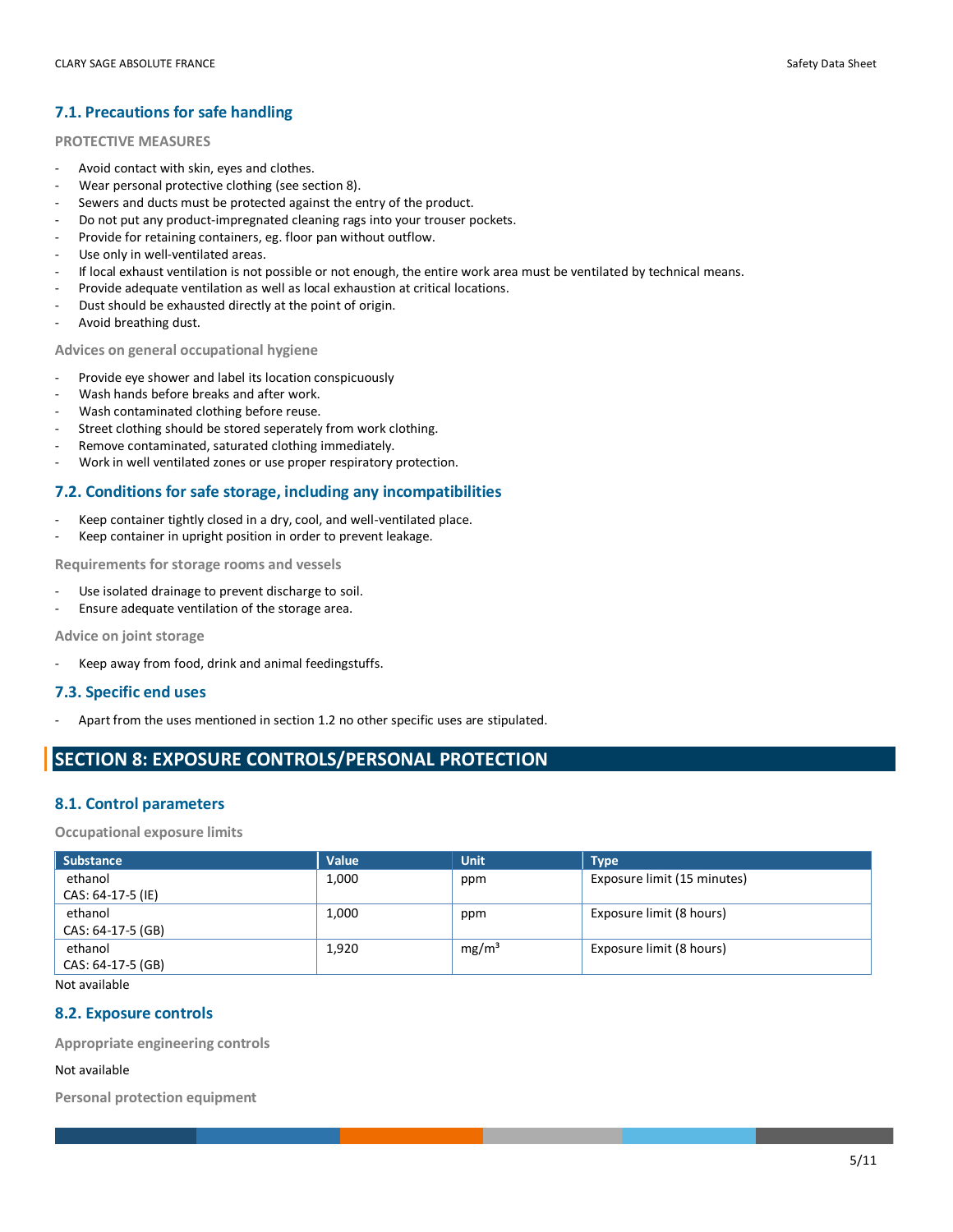| Eye/face protection    | Suitable eye protection: Safety glasses                                                                                                                                                                                                                                                                                                                                                              |
|------------------------|------------------------------------------------------------------------------------------------------------------------------------------------------------------------------------------------------------------------------------------------------------------------------------------------------------------------------------------------------------------------------------------------------|
| Skin protection        | Hand protection:<br>Only use chemical-protective gloves with CE- labelling of category III. Selection of the glove<br>٠<br>material on consideration of the penetration times, rates of dillusion and the degradation.<br>The exact break though time has to be found out by the manufacturer of the protective<br>۰<br>gloves and has to be observed.<br>Body protection: Protective work clothing. |
| Respiratory protection | Suitable respiratory protection apparatus: Use suitable respiratory protective device in case of<br>insifficient ventilation                                                                                                                                                                                                                                                                         |

#### **8.3. Additional information**

General protective and hygienic measures: Avoid contact with the eyes and skin.

# **SECTION 9: PHYSICAL AND CHEMICAL PROPERTIES**

## **9.1. Information on basic physical and chemical properties**

| Physical state:                             | Solid              |
|---------------------------------------------|--------------------|
| Colour:                                     | Not available      |
| Odour:                                      | Characteristic     |
| Odour threshold:                            | Not available      |
| pH:                                         | Not available      |
| Melting point/freezing point:               | Not available      |
| Initial boiling point and boiling range:    | $>35^{\circ}$ C    |
| Flash point:                                | $> = 100^{\circ}C$ |
| Evaporation rate:                           | Not available      |
| Flammability:                               | Not Applicable     |
| Upper/lower flammability or explosive       | Not Determined     |
| limits:                                     |                    |
| Vapour pressure:                            | Not Determined     |
| Vapour density:                             | Not available      |
| Relative density:                           | Not available      |
| Solubility(ies):                            | Not Determined     |
| Partition coefficient: n-octanol/water (Log | Not Determined     |
| KOC):                                       |                    |
| Auto-ignition temperature:                  | Not Determined     |
| Decomposition temperature:                  | Not Determined     |
| Viscosity:                                  | Not Determined     |
| Explosive properties:                       | Not Determined     |
| Oxidising properties:                       | Not available      |
| Solubility in other Solvents:               | Not available      |
| Log Kow:                                    | Not available      |
|                                             |                    |

#### **9.2. Other safety information**

Form: Pasty. PH-value: Not determined. Melting point/freezing point: undetermined.

## **SECTION 10: STABILITY AND REACTIVITY**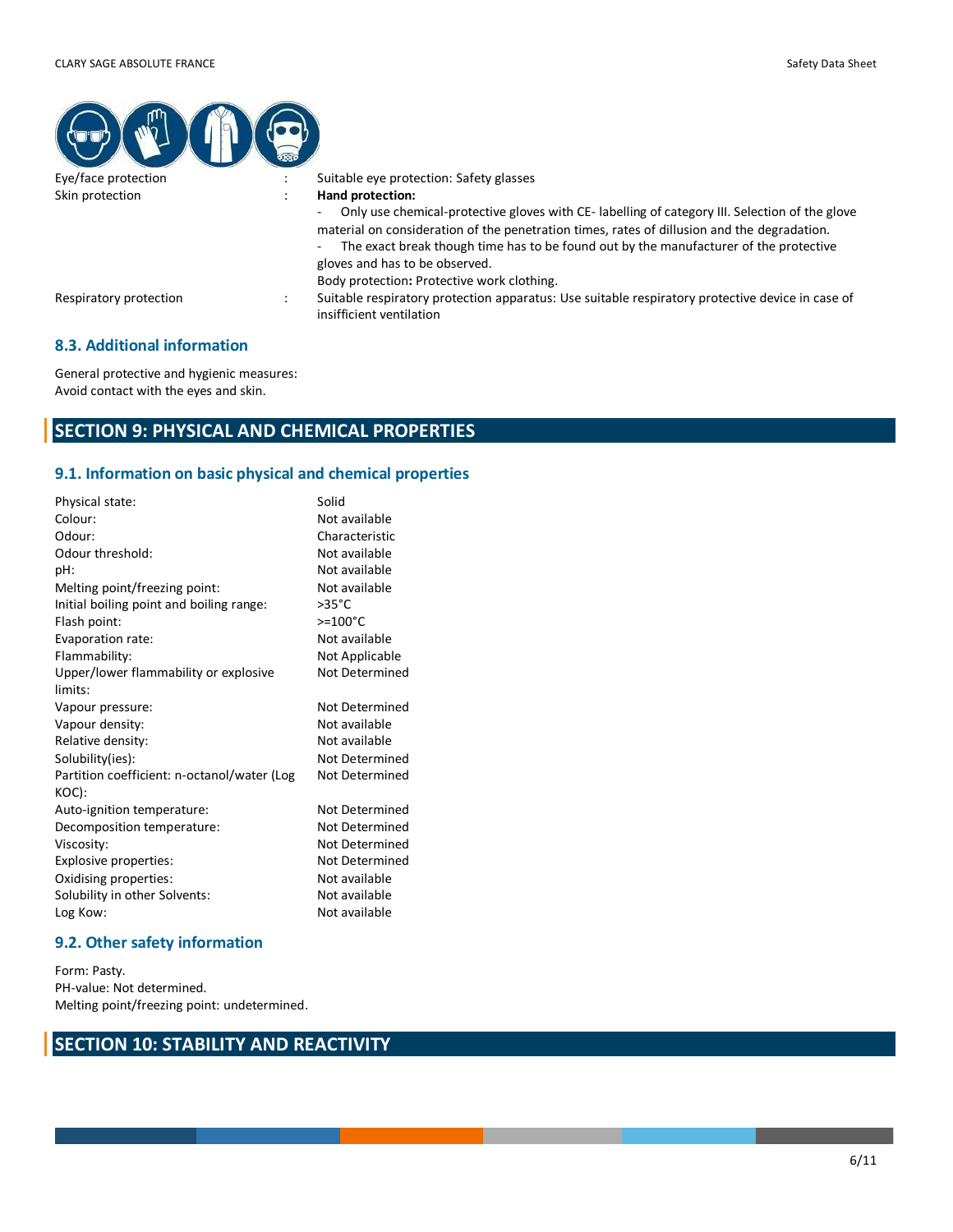#### **10.1. Reactivity**

Not available

#### **10.2. Chemical stability**

Good stability at conditions of use mentionned in point 7 and 10.

#### **10.3. Possibility of hazardous reactions**

Reacts with strong oxidising agents.

#### **10.4. Conditions to avoid**

Avoid temperatures near the flash point (see section 9). Avoid contact with oxidising agents.

## **10.5. Incompatible materials**

Not available

#### **10.6. Hazardous decomposition products**

No dangerous decomposition products known.

#### **10.7. Additional information**

Not available

## **SECTION 11: TOXICOLOGICAL INFORMATION**

| 11.1. Acute oral toxicity                                                                                                                                                         |
|-----------------------------------------------------------------------------------------------------------------------------------------------------------------------------------|
| <b>Data for mixture</b><br>The product is not classified.<br><b>Substances</b><br>Not available                                                                                   |
| 11.2. Acute skin toxicity                                                                                                                                                         |
| <b>Data for mixture</b><br>The product is not classified.<br><b>Substances</b><br>Not available                                                                                   |
| 11.3. Acute inhalation toxicity                                                                                                                                                   |
| <b>Data for mixture</b><br>The product is not classified.<br><b>Substances</b><br>Not available                                                                                   |
| 11.4. Skin corrosion                                                                                                                                                              |
| <b>Data for mixture</b><br>The product is not classified.<br><b>Substances</b><br>Not available                                                                                   |
| 11.5. Eye damage                                                                                                                                                                  |
| <b>Data for mixture</b><br>The product is classified Eye Irrit. 2 according to the referenced regulation.<br>Causes serious eye irritation.<br><b>Substances</b><br>Not available |
| 11.6. Skin sensitisation                                                                                                                                                          |
| <b>Data for mixture</b><br>The product is classified Skin Sens. 1B according to the referenced regulation.                                                                        |

May cause an allergic skin reaction.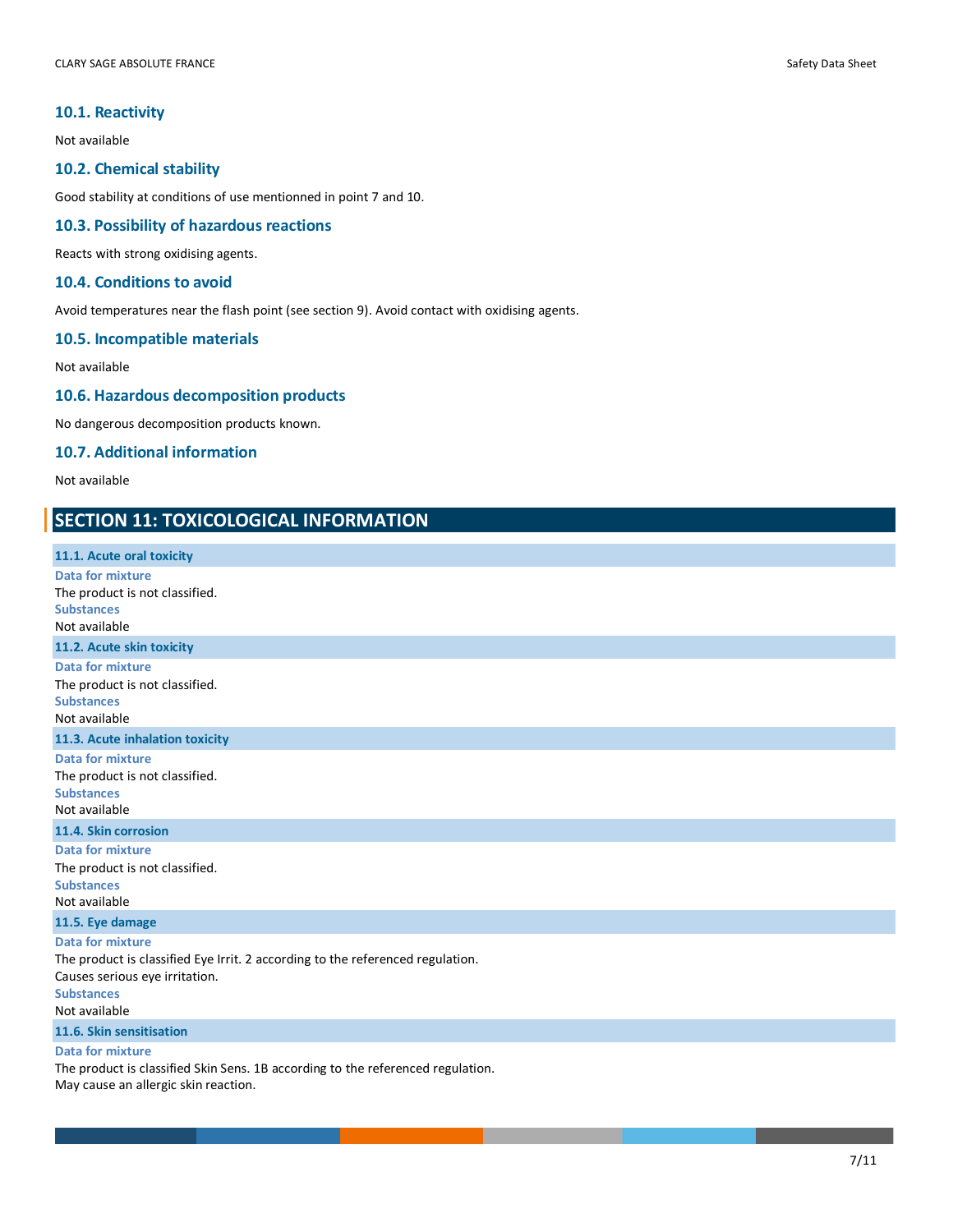| <b>Substances</b><br>Not available                                                              |
|-------------------------------------------------------------------------------------------------|
| <b>11.7. STOT SE</b>                                                                            |
| <b>Data for mixture</b><br>The product is not classified.<br><b>Substances</b><br>Not available |
| <b>11.8. STOT RE</b>                                                                            |
| <b>Data for mixture</b><br>The product is not classified.<br><b>Substances</b><br>Not available |
| 11.9. Carcinogenicity                                                                           |
| <b>Data for mixture</b><br>The product is not classified.<br><b>Substances</b><br>Not available |
| 11.10. Reproductive and Developmental Toxicity                                                  |
| <b>Data for mixture</b><br>The product is not classified.<br><b>Substances</b><br>Not available |
| 11.11. Genotoxicity                                                                             |
| <b>Data for mixture</b><br>The product is not classified.<br><b>Substances</b><br>Not available |
| 11.12. Respiratory sensitisation                                                                |
| <b>Data for mixture</b><br>The product is not classified.<br><b>Substances</b><br>Not available |
| 11.13. Additional information                                                                   |
| Not available                                                                                   |

# **SECTION 12: ECOLOGICAL INFORMATION**

#### **12.1. Toxicity**

Harmful to aquatic life with long lasting effects.

## **12.2. Persistence and degradability**

The product has not been tested.

## **12.3. Bioaccumulative potential**

The product has not been tested.

## **12.4. Mobility in soil**

The product has not been tested.

#### **12.5. Results of PBT and vPvB assessment**

No data available.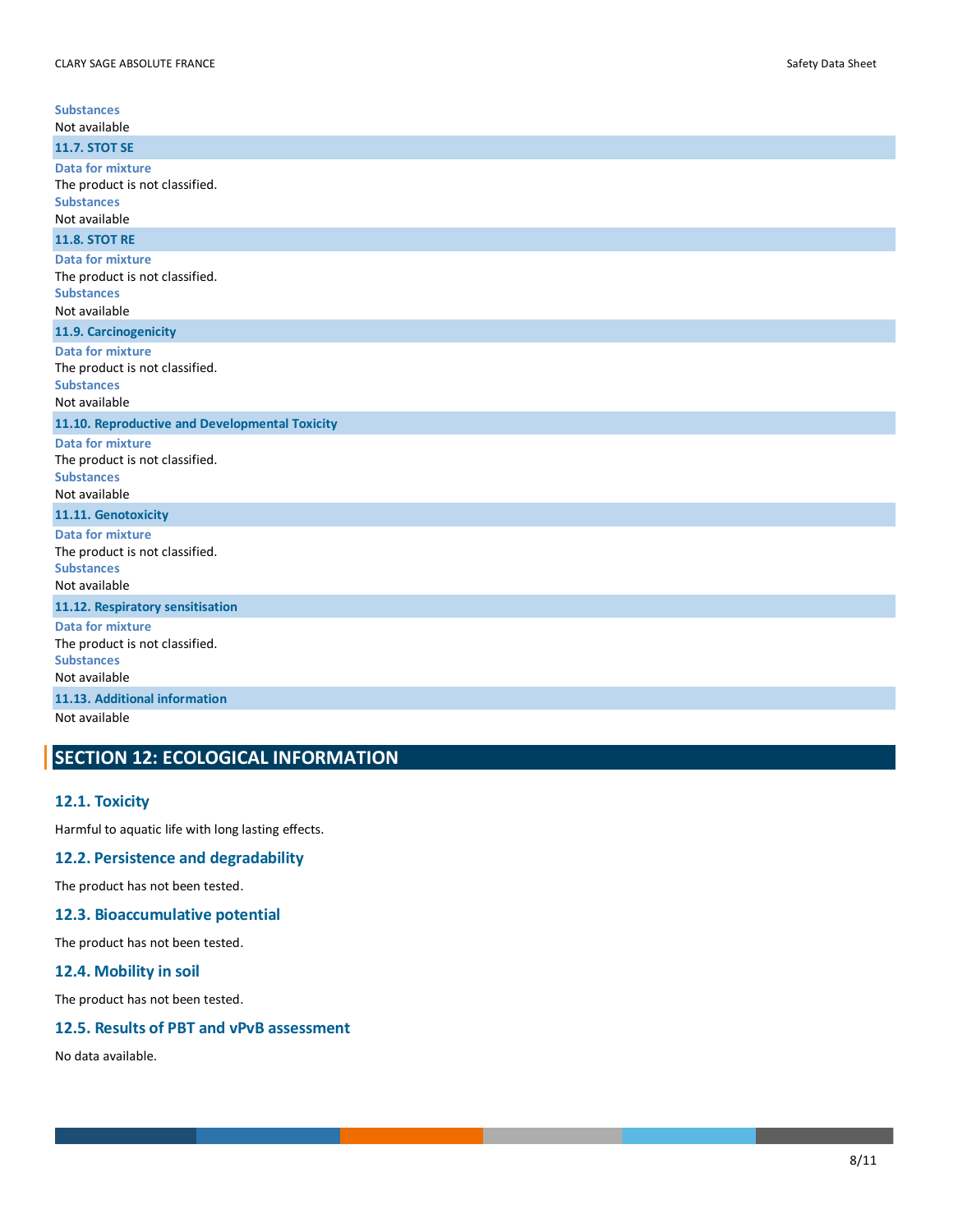#### **12.6. Other adverse effects**

No data available.

#### **12.7. Additional ecotoxicological information**

Not available

## **SECTION 13: DISPOSAL CONSIDERATIONS**

#### **13.1. Product/Packaging disposal**

**Waste codes/waste designations according to EWC/AVV**

The allocation of waste identity numbers/waste descriptions must be carried out according to the EEC, specific to the industry and process.

**Waste treatment options**

- Waste requiring special supervision.
- Dispose of waste according to applicable legislation.
- Delivery to an approved waste disposal company.
- Non-contaminated packages must be recycled or disposed of.
- Contaminated packing must be completely emptied and can be reused after proper cleaning.
- Packing which cannot be properly cleaned must be disposed of.
- Handle contaminated packages in the same way as the substance itself.
- Dispose of waste according to applicable legislation.

#### **Remark**

- For recycling, contact manufacturer.
- Collect the waste separately.
- Consult the appropriate authorities about waste disposal.
- Do not mix with other wastes.
- The waste is to be kept separate from other types of waste until its disposal.
- Concerning the waste it has to be checked, whether a transport authorisation is required.

## **SECTION 14: TRANSPORT INFORMATION**

#### **14.1. UN number**

Not available

#### **14.2. UN proper shipping name**

Not available

#### **14.3. Transport hazard class(es)**

Not available

#### **14.4. Packing group**

Not available

#### **14.5. Environmental hazards**

Not available

#### **14.6. Special precautions for user**

Not available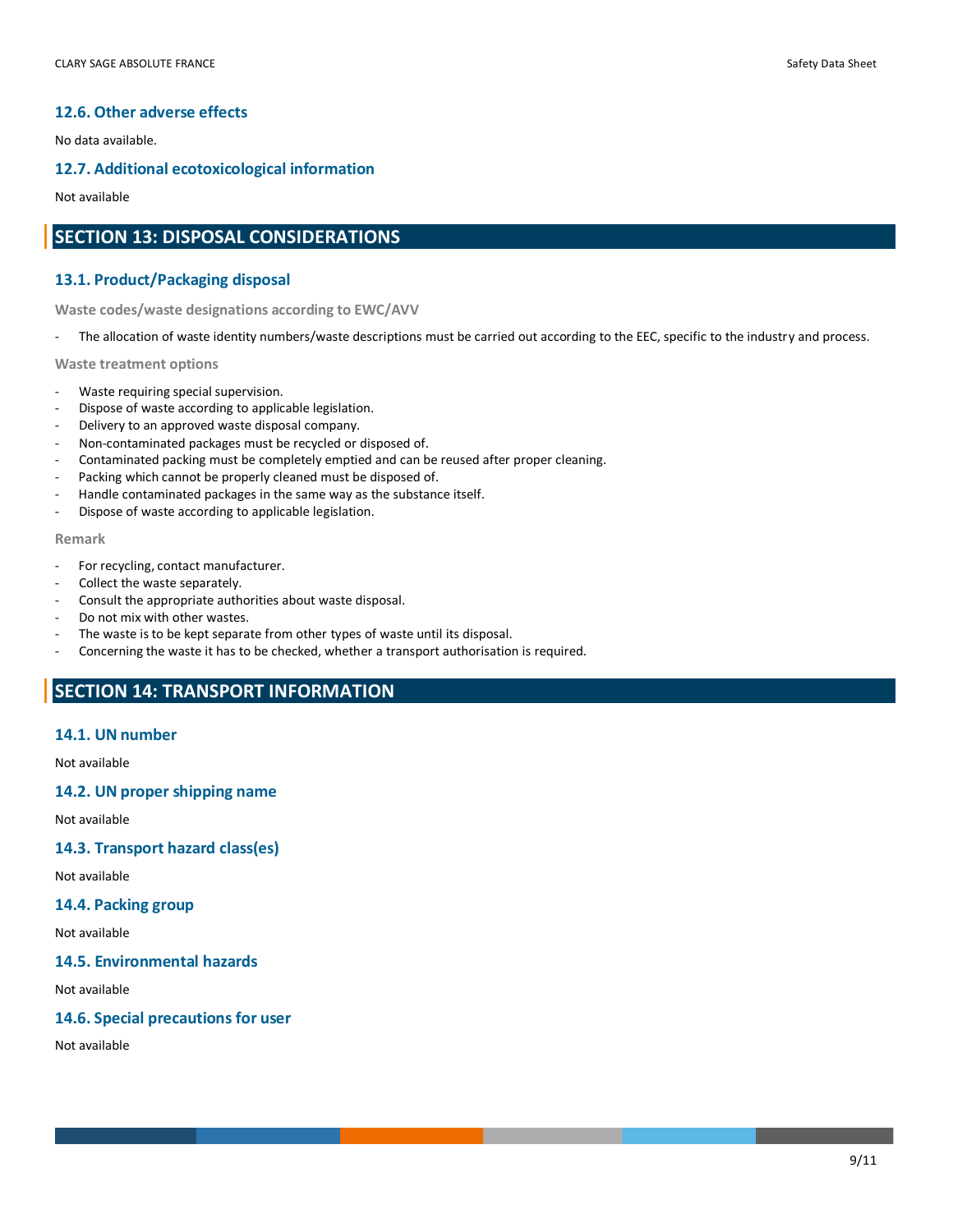#### **14.7. Transport in bulk according to Annex II of MARPOL 73/78 and the IBC Code**

Not available

#### **14.8. Additional information**

Not available

# **SECTION 15: REGULATORY INFORMATION**

#### **15.1. Safety, health and environmental regulations/legislation specific for the substance or mixture**

This SDS has been established in accordance with REACH regulation, including its amendments: REACH Regulation (EC) No 1907/2006. This SDS has been established in accordance with CLP regulation, including its amendments: CLP Regulation EC No. 1272/2008. **EU legislation**

**Regulation**: Directive n°648/2004 (Allergenic fragrance ingredients N°1223/2009)

| <b>Substance</b>                                     | <b>CAS</b>    | EC        |  |
|------------------------------------------------------|---------------|-----------|--|
| (R)-p-mentha-1,8-diene                               | 5989-27-5     | 227-813-5 |  |
| geraniol                                             | 106-24-1      | 203-377-1 |  |
| coumarin                                             | $91 - 64 - 5$ | 202-086-7 |  |
| linalool                                             | 78-70-6       | 201-134-4 |  |
| <b>Regulation: REACH : Annex XVII (Restrictions)</b> |               |           |  |
| <b>Substance</b>                                     | <b>CAS</b>    | EC        |  |
| (R)-p-mentha-1,8-diene                               | 5989-27-5     | 227-813-5 |  |

#### **National regulations**

**Regulation**: Texas\_Aerosol, paint and glue

| <b>Substance</b> | ---<br>دہر                                                 | --<br>--  |
|------------------|------------------------------------------------------------|-----------|
| ethanol          | $\overline{\phantom{a}}$<br>64-<br>. .<br><b>L</b><br>- 33 | 200-578-6 |

#### **15.2. Chemical Safety Assessment**

No Chemical Safety Assessment has been carried out for this substance/mixture by the supplier. For this substance/mixture a chemical safety assessment has been elaborated. For this mixture, the relevant data of the Substances' Chemical safety assessment are integrated in the sections of the SDS.

ethanol 64-17-5 200-578-6

#### **15.3. Additional information**

Not available

#### **SECTION 16: OTHER INFORMATION**

| Creation date: | 26/11/2021 |
|----------------|------------|
| Version date:  | 26/11/2021 |
| Printing date: | 03/12/2021 |

#### **16.1. Indication of changes**

Not applicable (first edition of the MSDS).

#### **16.2. Abbreviations and acronyms**

CAS: Chemical Abstract Service Number. IATA: International Air Transport Association. IMDG: International Maritime Dangerous Goods Code. DPD Dangerous Preparation Directive. UN number: United Nations number. No EC: European Commission Number. ADN/ADNR: Regulations concerning the transport of dangerous substances in barges on the waterways.